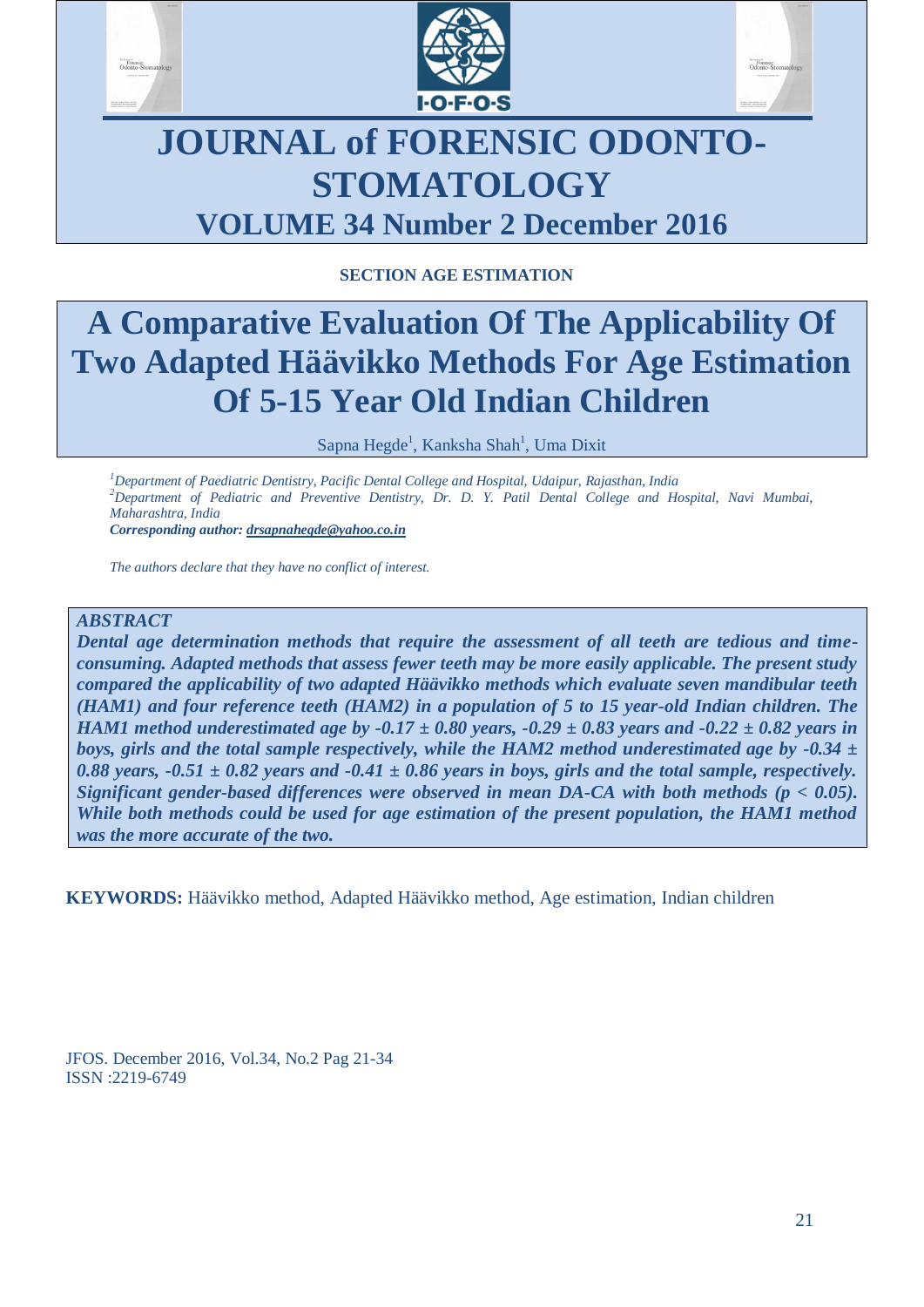#### *INTRODUCTION*

Portensic<br>Odonto-Ste

As early as 1935, Schour and Hoffman<sup>1</sup> observed that the pattern of calcification of the dentition under normal conditions acts as a reliable indicator of the pattern of growth. Since then it has been established that dental development by reference to calcification of the developing teeth is an appropriate measure of dental maturity, having high reliability, low variability and resistance to environmental effects, and thereby, allowing for improved prediction of dental maturity. $^2$ 5

In an attempt to quantify the process of dental maturation from the first traces of cusp mineralization to closure of the root apex, different methods of staging have been suggested, such as the eight-stage, fifteenstage, sixteen-stage and possibly forty-stage methods of Demirjian, Goldstein and Tanner,<sup>6</sup> Gleiser and Hunt,<sup>7</sup> Moorrees et al.<sup>8</sup> and  $Nolla<sub>2</sub><sup>9</sup>$  respectively. It should be noted that the methods cited above differ regarding the teeth used for radiographic evaluation; for example, Gleiser and  $\text{Hunt}^7$  evaluated the permanent mandibular first molar and Demirjian, Goldstein and Tanner<sup>6</sup> assessed the seven left permanent mandibular teeth (with the exception of the third molar), while  $Nolla<sup>9</sup>$  assessed all the permanent teeth in both the jaws.

Häävikko<sup>10</sup> utilized a modified version of the dental developmental stages of Gleiser and  $Hunt^7$  with the number of stages reduced from 15 to 12 (six each for crown and root formation) to study the ages of tooth formation in Finnish children. From data derived by evaluating all the maxillary and mandibular teeth, Häävikko $10$ 

constructed gender-specific tables of age medians and dispersions for each stage of tooth development. Age medians for each tooth assessed were summed and divided by the number of teeth assessed to directly give the dental age. In a later study,  $\frac{11}{1}$  the author concluded that it is possible to make reliable estimates of the dental age using only a few specific teeth.

Globally, the few studies testing the applicability of the Häävikko method have reported either age overestimations,  $12,13$  or underestimations<sup>14-18</sup> or both,<sup>19</sup> using fourteen<sup>12</sup> or seven<sup>13,14</sup> mandibular teeth, four reference teeth<sup>15,16,18</sup> or developing teeth of the left mandible.<sup>19</sup> Studies on Indian populations have been very few with sample sizes ranging from 75 to  $660^{20-22}$  and have employed either the original (using all maxillary and mandibular teeth)<sup>20,21</sup> or the adapted Häävikko<sup>22</sup> (using four reference teeth) methods. The dental literature does not contain any reports of comparisons between adaptations of the Häävikko method for applicability in age determination and hence, this study aimed to provide this information using two methods which evaluate seven mandibular teeth and four reference teeth on a population of 5 to 15 year-old Indian children.

## *MATERIALS AND METHODS*

This study was designed as a cross-sectional observational study. Ethical clearance was obtained from the Ethical Committee, Pacific Dental College and Hospital, Udaipur, India (Ref. No. PDCH/13/EC-106). Parents/ guardians had signed an agreement with the dental institution that dental records and radiographs could be used only for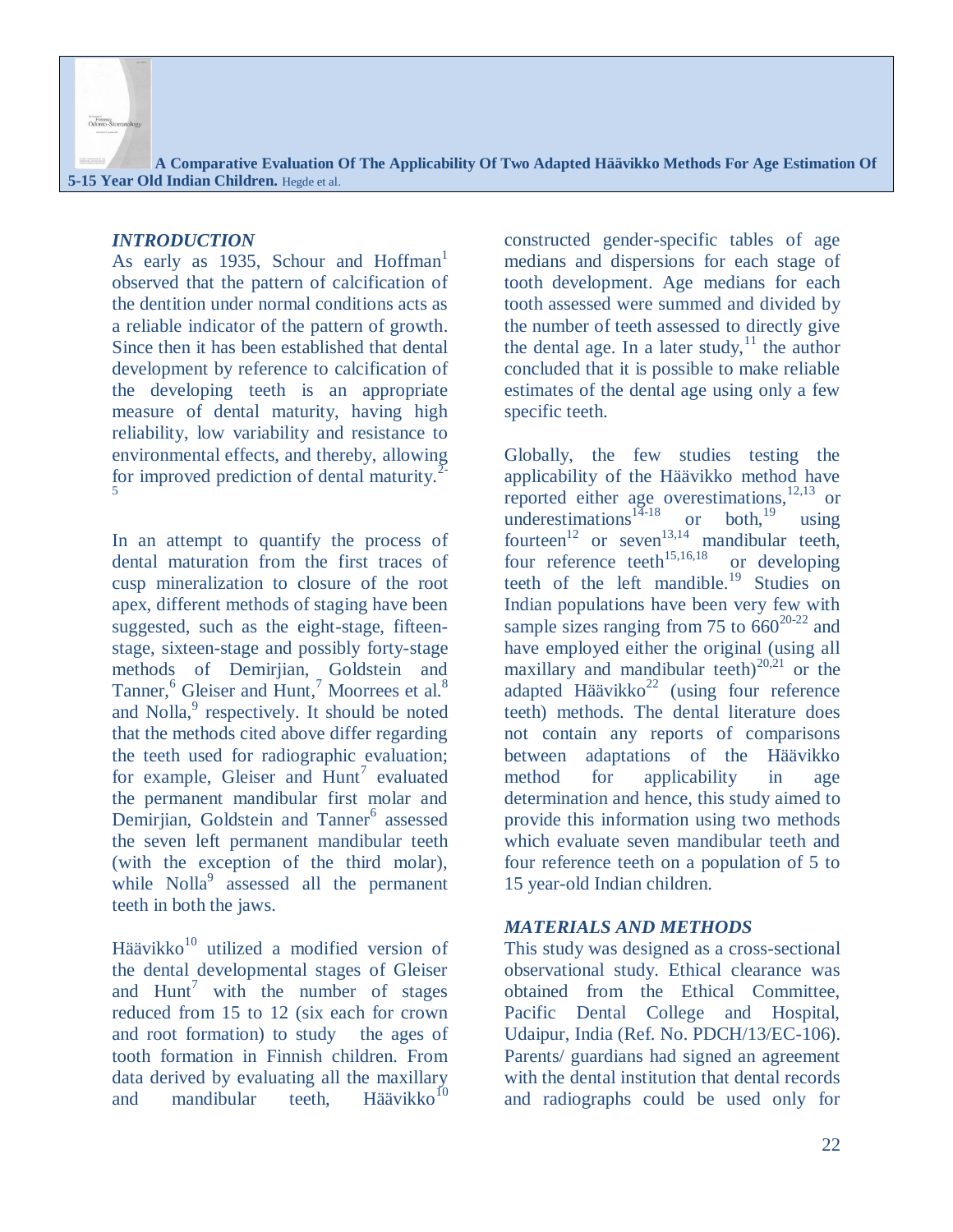**A Comparative Evaluation Of The Applicability Of Two Adapted Häävikko Methods For Age Estimation Of 5-15 Year Old Indian Children.** Hegde et al.

research and educational purposes without the possibility of personal identification.

*Sampling method*: A convenience sampling method was employed, all radiographs were captured during the period from January 2012 to September 2015 of children aged between 5.0 and 15.9 years who had sought treatment at the Department of Paediatric Dentistry, Pacific Dental College and Hospital, Udaipur, Rajasthan, India, and required an orthopantomograph (OPG) as part of the investigation protocol.

*Inclusion criteria*: Both parents of all the children included in the study were of Indian origin and nationality. Only patients with a documented date of birth and date of capture of the appropriate radiograph in the oral health record were included to facilitate verification of the chronological age (in completed years) for each subject.

*Exclusion criteria*: Panoramic radiographs showing image distortion due to improper position or movement of the patient during exposure, and incomplete image or lack of clarity resulting from an improper exposure technique were excluded. Also, radiographs were excluded from the study if the patient had any history of surgical/medical treatment or systemic illness with the potential to cause significantly delayed or early development, significant numbers of teeth other than third molars missing either congenitally or due to disease and trauma, malformation of teeth or obvious dental pathology that could affect tooth development.

*Final sample*: Of the 1303 radiographs collected, 103 did not meet the selection criteria owing to either congenital absence of several teeth (22), lack of image clarity (08) or inadequate information regarding the date of birth (73). Thus, a final sample of 1200 OPGS of 699 male and 501 female Indian children aged 5 to 15 years was selected for the study. The distribution of radiographs by age and gender is presented in Table 1. Radiographs of patients aged 5.0 to 5.9 years were included in age group 5, of those aged 6.0 to 6.9 years in age group 6 and so on. Thus, age group 15 consisted of children aged 15.0 to 15.9 years.

*Calculation of chronological age*: The dates of birth and of panoramic radiography were obtained from the hospital records. A function of Microsoft Excel was used to calculate the difference between the recorded date of birth and the date on which the panoramic radiograph was made, to obtain the chronological age (CA) in decimal years.

*Data collection*: All digital radiographs meeting the selection criteria were viewed on the same LCD monitor using a magnifying glass for improved visualization. Each OPG was coded with a numerical ID to avoid examiner bias. Age and sex of the subjects were thus unknown to the examiner. Nomenclature for teeth assessed was assigned according to the FDI system. In Häävikko's adapted method 1 (HAM1), seven mandibular teeth of the left side (excluding the third molar) were evaluated by Häävikko's dental staging method.<sup>10</sup> Once the stage that most accurately described the stage of development of the tooth in question was identified, the corresponding code was assigned to that tooth.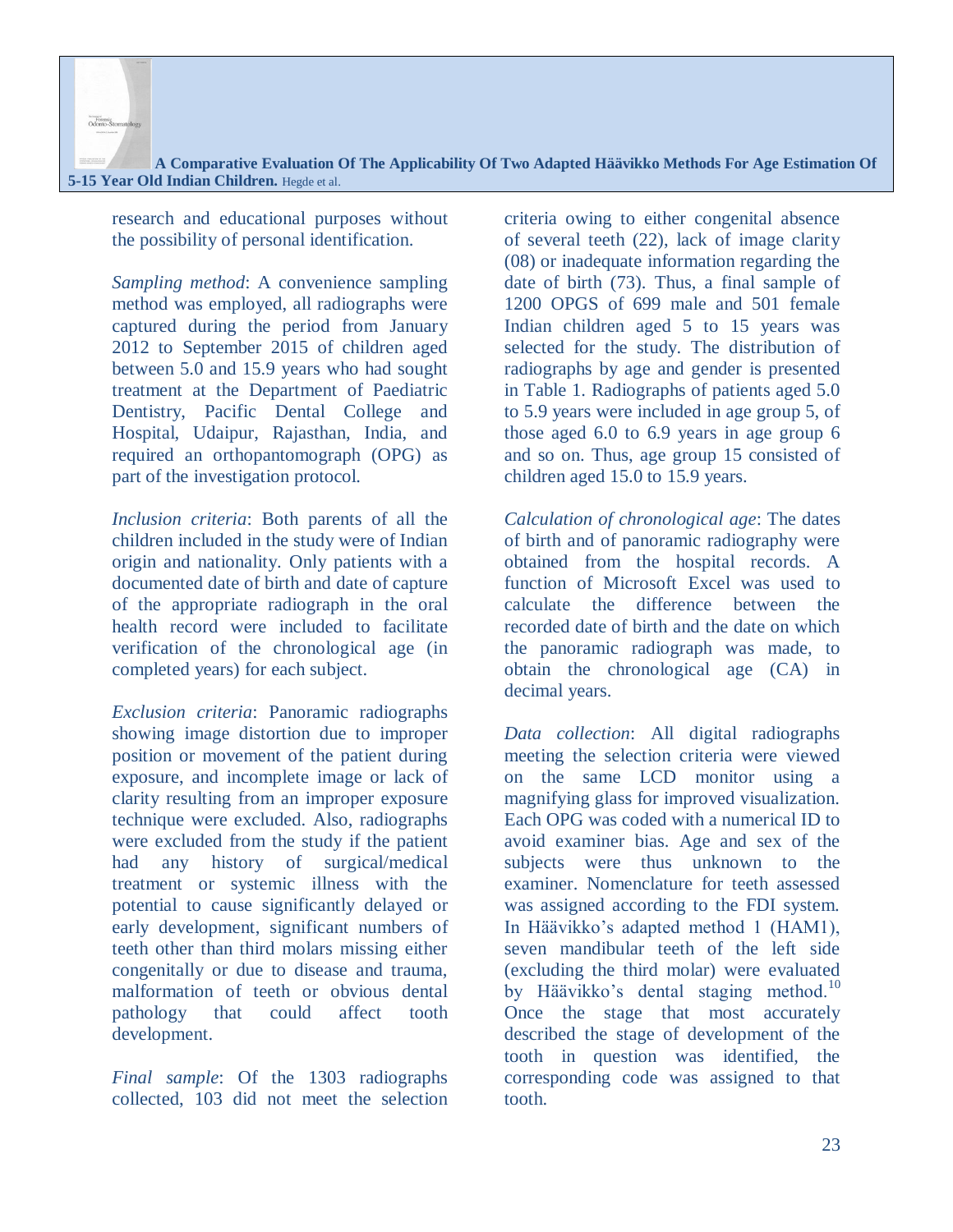|                     | Chronological age (years) |     | Females<br><b>Males</b><br>Total |     |       |      |       |
|---------------------|---------------------------|-----|----------------------------------|-----|-------|------|-------|
| Age group           | Age range                 | N   | $\%$                             | N   | $\%$  | N    | $\%$  |
| 5                   | $5.0 - 5.9$               | 24  | 4.79                             | 23  | 3.29  | 47   | 3.92  |
| 6                   | $6.0 - 6.9$               | 39  | 7.78                             | 40  | 5.72  | 79   | 6.58  |
| $\overline{7}$      | $7.0 - 7.9$               | 46  | 9.18                             | 58  | 8.30  | 104  | 8.67  |
| 8                   | $8.0 - 8.9$               | 50  | 9.98                             | 58  | 8.30  | 108  | 9.00  |
| 9                   | $9.0 - 9.9$               | 55  | 10.98                            | 78  | 11.16 | 133  | 11.08 |
| 10                  | $10.0 - 10.9$             | 55  | 10.98                            | 100 | 14.31 | 155  | 12.92 |
| 11                  | $11.0 - 11.9$             | 40  | 7.98                             | 82  | 11.73 | 122  | 10.17 |
| 12                  | $12.0 - 12.9$             | 55  | 10.98                            | 91  | 13.02 | 146  | 12.17 |
| 13                  | $13.0 - 13.9$             | 57  | 11.38                            | 82  | 11.73 | 139  | 11.58 |
| 14                  | $14.0 - 14.9$             | 59  | 11.78                            | 58  | 8.30  | 117  | 9.75  |
| 15                  | $15.0 - 15.9$             | 21  | 4.19                             | 29  | 4.15  | 50   | 4.17  |
| <b>Total sample</b> | $5.0 - 15.9$              | 501 | 100                              | 699 | 100   | 1200 | 100   |

Table 1: Distribution of the study sample by age and gender

These codes were converted to the genderspecific numerical scores (age medians) of Häävikko.<sup>10</sup> The individual scores were summed and divided by the number of teeth assessed to directly obtain the dental age in years. In adaptation 2 of Häävikko's original method (HAM2), the procedure remained the same with the exception that only four reference teeth were evaluated - 47, 46  $(16)$ , 44 and 41 for children aged 0 to 9 years and 47, 44, 13 and 43 for those aged 10 years and above. $11$ 

Forensic<br>Odonto-Sto

*Reproducibility of measurements*: Two welltrained examiners independently evaluated 100 radiographs using Häävikko's method of dental staging, after a period of mutual calibration without any knowledge of age or gender, in order to allow an analysis of inter-examiner agreement. Ultimately, a single examiner assessed all radiographs. Intra-examiner agreement was assessed by having one examiner re-evaluate the same 100 radiographs after a period of 2 months without any knowledge of gender or age or of the stages assigned in the first evaluation.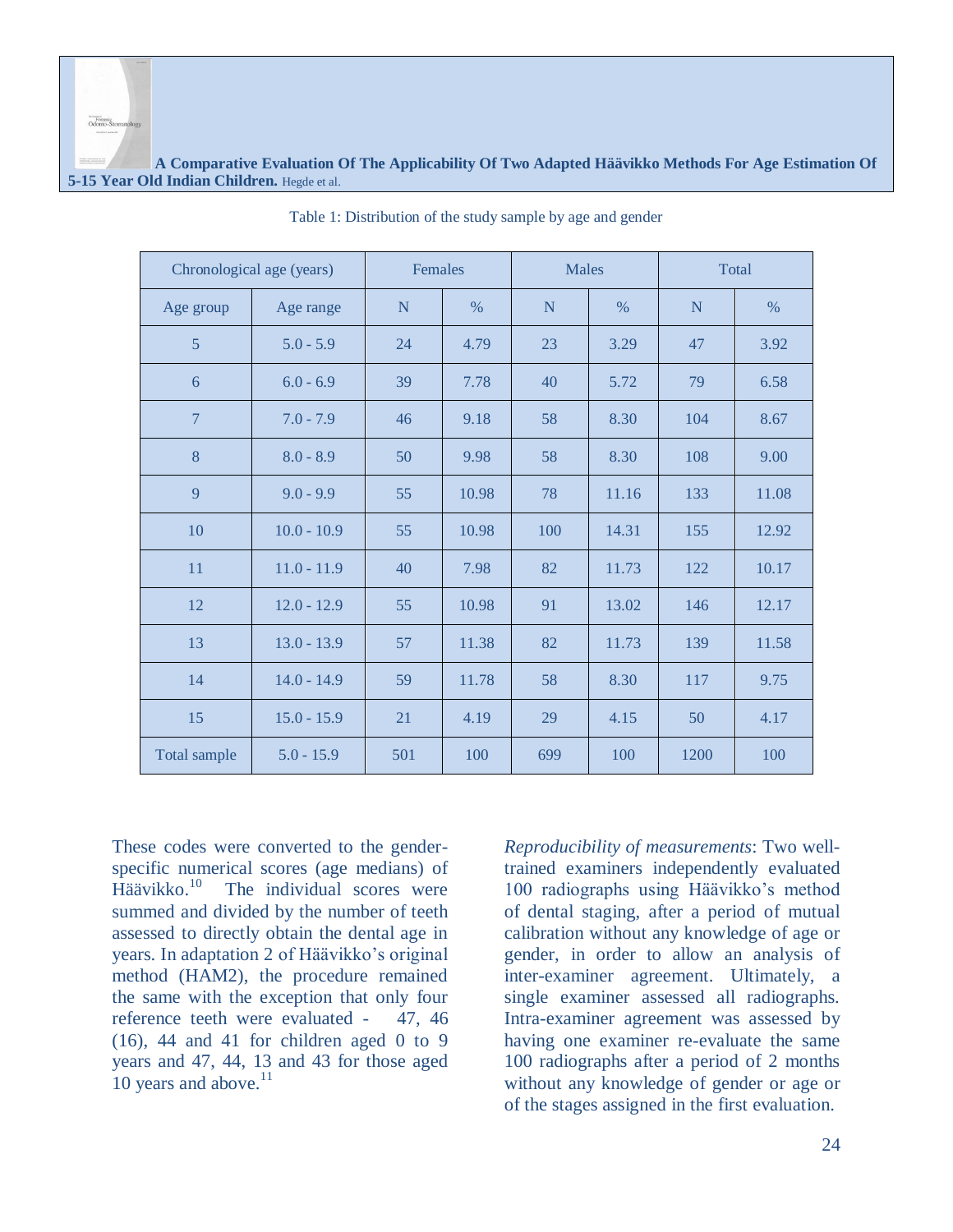**A Comparative Evaluation Of The Applicability Of Two Adapted Häävikko Methods For Age Estimation Of 5-15 Year Old Indian Children.** Hegde et al.

*Data analysis*: All statistical analyses and data management were performed using SPSS 19.0 (SPSS Inc., Chicago, IL, USA) for Windows and MS-Excel (Microsoft Office 2010). Analyses were made for each gender and age group, and for the total sample. Kolmogorov-Smirnov and Shapiro-Wilk tests were performed to test the normality of the data. As the sample size was less than 30 and having non-normal distribution in some age groups, nonparametric tests were indicated. However, to be consistent across the age groups, both parametric and non-parametric tests were applied. For all tests, a p value  $\leq 0.05$  was considered statistically significant.

Accuracy of each method of age estimation was determined by mean difference between estimated dental age and the chronological age (DA–CA) for each gender and age group, and the total sample. A positive result indicated an over-estimation, and a negative result indicated an under-estimation of age. Box-plot graphs are used to present the mean DA-CA of each gender and age group, and the total sample, with whiskers indicating the range. Absolute accuracy was determined by means of the absolute differences between DA and CA of girls and boys and the total sample for each method. Paired t test and Wilcoxon Signed Rank test were applied to assess the significance of DA-CA for both methods for each gender and age group, for the total sample and between methods. Independent t-test was employed for intra-method comparisons of DA-CA between genders. The correlation between DA and CA was analysed using

Spearman's rank correlation coefficient for each gender and for the total study sample. Inter- and intra-examiner agreements are expressed as percentages. Cohen's kappa coefficient was used to calculate the degree of reliability of these agreements. Regression analyses were performed and gender-specific equations were derived for both the methods.

## *RESULTS*

The mean age  $(\pm SD)$  of the entire sample was  $10.75 \pm 2.72$  years, those of girls and boys being  $10.68 \pm 2.87$  and  $10.81 \pm 2.60$ , respectively. Inter- and intra-examiner agreements were 86% and 93% respectively, with Kappa values of 0.81 and 0.90 indicating almost perfect agreement.

In the present study, the mean HAM1 dental ages obtained were  $10.39 \pm 2.93$  years and  $10.64 \pm 2.80$  years for girls and boys, respectively (Fig.1). The mean differences between dental and chronological ages for boys, girls and the total sample  $(-0.17 \pm 1)$ 0.80,  $-0.29 \pm 0.83$  and  $-0.22 \pm 0.82$  years, respectively) were statistically significant (p < 0.05). Significant differences between mean dental and chronological ages were observed in age groups 6, 7, 9, 10, 11, 12 and 15 for girls and 6, 7, 11, 12, 13 and 14 for boys ( $p < 0.05$ ). In girls, the method underestimated age by  $-0.03$  to  $-0.64$  years in all age groups with the exception of group 14 for which an overestimation of +0.01 years was obtained. In boys, underestimations ranged from -0.15 to -0.61 years in most age groups, with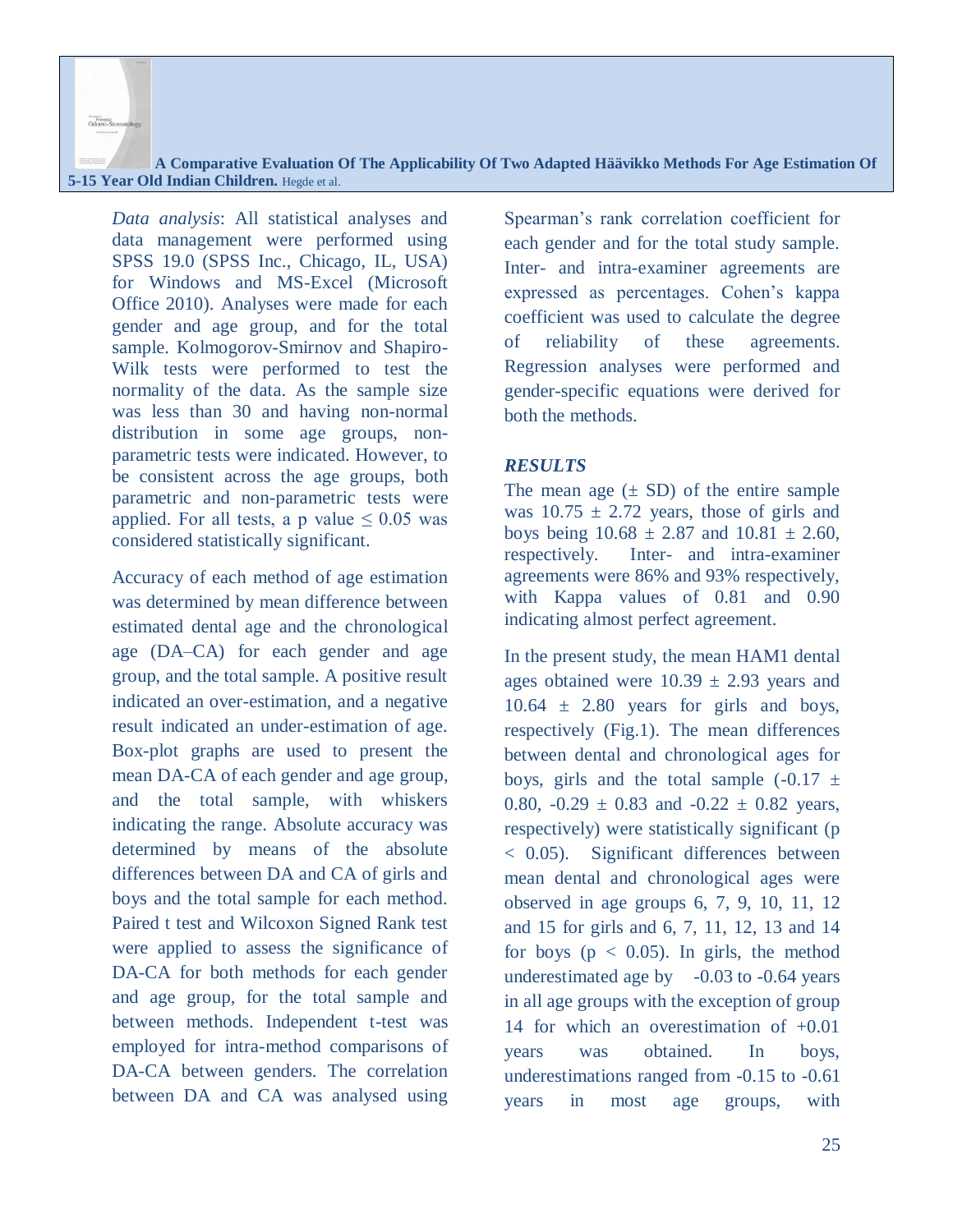**A Comparative Evaluation Of The Applicability Of Two Adapted Häävikko Methods For Age Estimation Of 5-15 Year Old Indian Children.** Hegde et al.

overestimations by  $+0.04$  to  $+0.36$  years in age groups 5, 13, 14 and 15 (Table 2).

| Gender       | Age group<br>(years) | $\overline{N}$ |                  | Mean age $\pm$ SD (years) | Mean DA-CA (years) | p value* | p value <sup>#</sup> |
|--------------|----------------------|----------------|------------------|---------------------------|--------------------|----------|----------------------|
|              |                      |                | CA               | <b>DA</b>                 |                    |          |                      |
|              | $\overline{5}$       | 24             | $5.46 \pm 0.33$  | $5.43 \pm 0.70$           | $-0.03 \pm 0.65$   | 0.811    | 0.808                |
|              | 6                    | 39             | $6.57 \pm 0.32$  | $6.37 \pm 0.58$           | $-0.20 \pm 0.49$   | 0.014    | 0.010                |
|              | $\overline{7}$       | 46             | $7.52 \pm 0.26$  | $7.13 \pm 0.82$           | $-0.39 \pm 0.87$   | 0.005    | 0.007                |
|              | 8                    | 50             | $8.51 \pm 0.31$  | $8.42 \pm 0.73$           | $-0.09 \pm 0.73$   | 0.373    | 0.449                |
|              | 9                    | 55             | $9.48 \pm 0.30$  | $9.27 \pm 0.77$           | $-0.21 \pm 0.81$   | 0.046    | 0.048                |
| <b>GIRLS</b> | 10                   | 55             | $10.55 \pm 0.32$ | $10.04 \pm 0.66$          | $-0.51 \pm 0.78$   | < 0.001  | < 0.001              |
|              | 11                   | 40             | $11.44 \pm 0.32$ | $10.80 \pm 0.77$          | $-0.64 \pm 0.91$   | < 0.001  | < 0.001              |
|              | 12                   | 55             | $12.49 \pm 0.32$ | $12.00 \pm 0.81$          | $-0.49 \pm 0.83$   | < 0.001  | < 0.001              |
|              | 13                   | 57             | $13.46 \pm 0.30$ | $13.22 \pm 0.89$          | $-0.24 \pm 1.04$   | 0.087    | 0.105                |
|              | 14                   | 59             | $14.48 \pm 0.28$ | $14.49 \pm 0.74$          | $0.01 \pm 0.83$    | 0.911    | 0.623                |
|              | 15                   | 21             | $15.48 \pm 0.27$ | $15.00 \pm 0.63$          | $-0.48 \pm 0.71$   | 0.005    | 0.007                |
|              | Total                | 501            | $10.68 \pm 2.87$ | $10.39 \pm 2.93$          | $-0.29 \pm 0.83$   | < 0.001  | < 0.001              |
|              | $\overline{5}$       | 23             | $5.56 \pm 0.29$  | $5.60 \pm 0.61$           | $0.04 \pm 0.53$    | 0.809    | 0.843                |
|              | 6                    | 40             | $6.52 \pm 0.31$  | $6.12 \pm 0.61$           | $-0.40 \pm 0.61$   | < 0.001  | 0.001                |
|              | $\overline{7}$       | 58             | $7.48 \pm 0.29$  | $7.18 \pm 0.74$           | $-0.30 \pm 0.74$   | 0.002    | 0.004                |
|              | 8                    | 58             | $8.47 \pm 0.29$  | $8.32 \pm 0.71$           | $-0.15 \pm 0.77$   | 0.136    | 0.103                |
|              | 9                    | 78             | $9.46 \pm 0.28$  | $9.30 \pm 0.85$           | $-0.16 \pm 0.91$   | 0.115    | 0.098                |
| <b>BOYS</b>  | 10                   | 100            | $10.45 \pm 0.29$ | $10.30 \pm 0.79$          | $-0.15 \pm 0.87$   | 0.082    | 0.051                |
|              | 11                   | 82             | $11.51 \pm 0.30$ | $10.90 \pm 0.46$          | $-0.61 \pm 0.53$   | < 0.001  | $\bf < 0.001$        |
|              | 12                   | 91             | $12.44 \pm 0.30$ | $11.87 \pm 0.68$          | $-0.57 \pm 0.76$   | < 0.001  | < 0.001              |
|              | 13                   | 82             | $13.41 \pm 0.31$ | $13.77 \pm 0.64$          | $0.36 \pm 0.68$    | < 0.001  | < 0.001              |
|              | 14                   | 58             | $14.47 \pm 0.31$ | $14.83 \pm 0.52$          | $0.36 \pm 0.62$    | < 0.001  | < 0.001              |
|              | 15                   | 29             | $15.24 \pm 0.25$ | $15.30 \pm 0.63$          | $0.06 \pm 0.70$    | 0.646    | 0.721                |
|              | Total                | 699            | $10.81 \pm 2.60$ | $10.64 \pm 2.80$          | $-0.17 \pm 0.80$   | < 0.001  | < 0.001              |
|              | <b>Total sample</b>  | 1200           | $10.75 \pm 2.72$ | $10.53 \pm 2.86$          | $-0.22 \pm 0.82$   | < 0.001  | < 0.001              |

| Table 2: Comparison of chronological and HAM1 dental ages by gender and age |  |
|-----------------------------------------------------------------------------|--|

*\*Paired t test, #Wilcoxon Signed Rank test: p ≤ 0.05 = significant*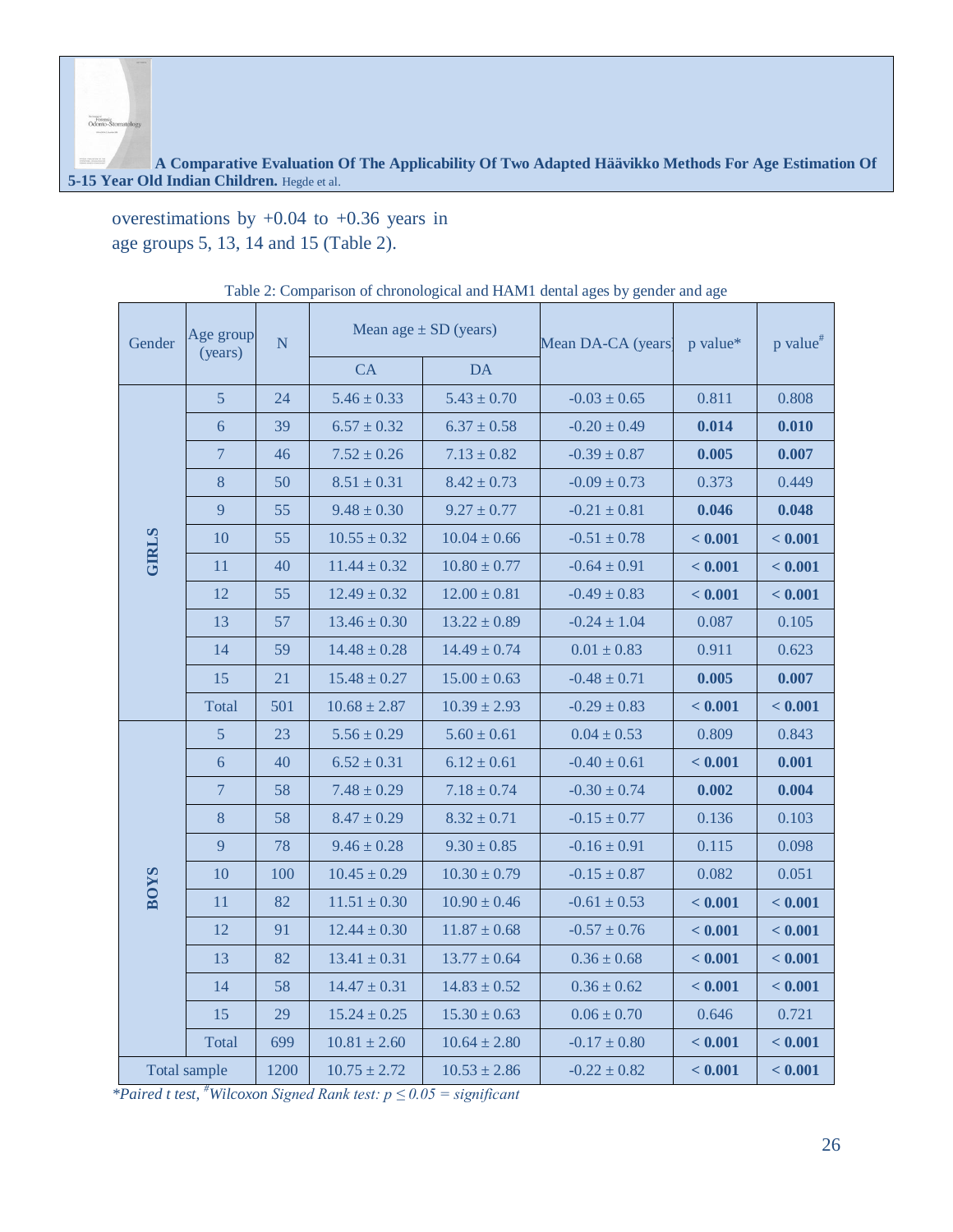**A Comparative Evaluation Of The Applicability Of Two Adapted Häävikko Methods For Age Estimation Of 5-15 Year Old Indian Children.** Hegde et al.

The mean HAM2 dental ages were  $10.17 \pm$ 2.74 years and  $10.47 \pm 2.63$  years, for girls and boys, respectively (Fig.2). The mean differences between dental and chronological ages for boys, girls and the total sample  $(-0.34 \pm 0.88, -0.51 \pm 0.82$  and - $0.41 \pm 0.86$  years, respectively) were statistically significant (p  $\lt$  0.001). Significant differences between mean dental and chronological ages were observed in all age groups ( $p < 0.05$ ) except groups 5, 6 and 10 for girls and 6 and 8 for boys ( $p > 0.05$ ). In girls, the HAM2 method underestimated age by -0.01 to -1.10 years in all age groups except group 5 for which an overestimation of +0.05 years was obtained. In boys, underestimations ranged from -0.05 to -0.74 years in most age groups, with overestimations by  $+0.28$  and  $+0.05$  years in age groups 5 and 6 (Table 3).

Significant gender-based differences were observed in mean DA-CA with both the HAM1 ( $p < 0.05$ ) and HAM2 ( $p < 0.001$ ) methods (Table 4). In girls, the differences between mean DA-CA obtained by the HAM1 and HAM2 methods were significant in most age groups  $(p < 0.05)$  with the exception of groups 5, 7, 10, 11 and 12 ( $p >$ 0.05). In boys, significant differences were observed in most age groups  $(p < 0.05)$ except group 11 and 12 ( $p > 0.05$ ) (Table 5).

Although strong linear correlations between CA and DA were observed for both methods  $(p < 0.001)$  (Table 6), significantly lower DA-CA values were observed with the HAM1 method compared to the HAM2 method in girls, boys as well as in the total sample  $(p < 0.001)$  (Table 7).

Regression analyses were performed and the following equations were derived: For the HAM1 method: Males:  $CA = -0.507 + 1.031 \times DA$ Females:  $CA = -0.91 + 0.98 \times DA$ For the HAM2 method: Males:  $CA = 0.175 + 0.953 \times DA$ Females:  $CA = 0.39 + 0.915 \times DA$ 

#### *DISCUSSION*

While several methods of dental age estimation have been introduced, some common drawbacks include complicated calculations for obtaining the dental age and increased number of stages that make assessments tedious and age estimations less accurate. The convenience of Häävikko's method lies in the fairly small number of stages that are used to assess dental development and in the simple addition of scores that is required to calculate dental age. Studies testing this method have variously used fourteen<sup>12</sup> or seven<sup>13,14</sup> mandibular teeth, four reference teeth, $15,16,18,22$  all maxillary and mandibular teeth<sup>21</sup> or developing teeth of the left mandible.<sup>19</sup> Adapted methods that require the assessment of fewer numbers of teeth would make the age estimation process simpler and less time-consuming. Hence, the present study compared adapted Häävikko methods that utilize seven mandibular teeth and four reference teeth on a sample of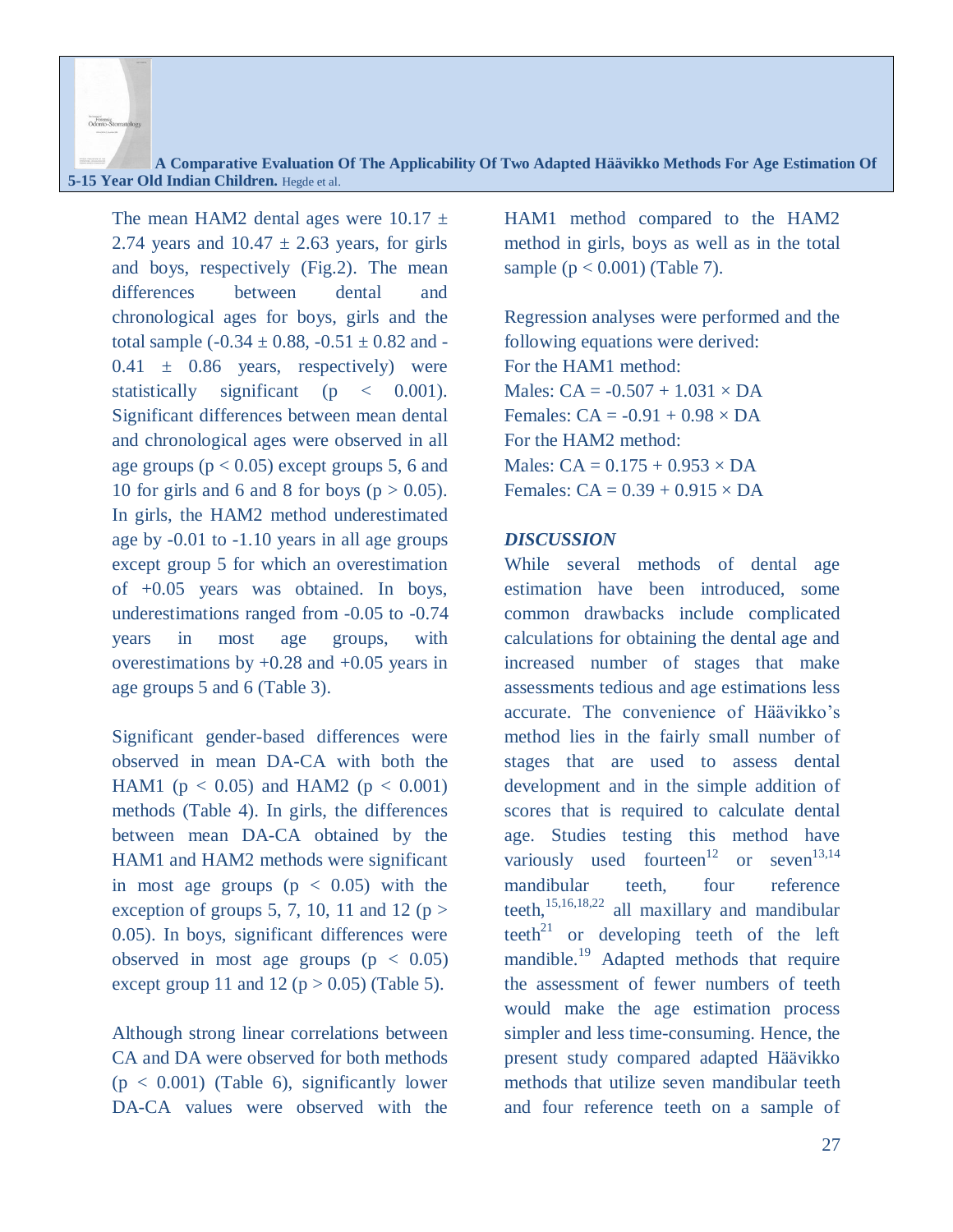**A Comparative Evaluation Of The Applicability Of Two Adapted Häävikko Methods For Age Estimation Of 5-15 Year Old Indian Children.** Hegde et al.

orthopantomographs of 1200 Indian children, 501 female and 699 male, aged 5 to 15 years, obtained by a convenience sampling method. This method is preferred

by most researchers because it is fast, inexpensive, easy and the subjects are conveniently accessible.

| Gender       | Age group<br>$\overline{N}$ |      |                  | Mean age $\pm$ SD (years) |                  | p value* | p value <sup>#</sup> |  |
|--------------|-----------------------------|------|------------------|---------------------------|------------------|----------|----------------------|--|
|              | (years)                     |      | CA               | <b>DA</b>                 | (years)          |          |                      |  |
|              | $\overline{5}$              | 24   | $5.46 \pm 0.33$  | $5.51 \pm 0.76$           | $0.05 \pm 0.68$  | 0.494    | 0.875                |  |
|              | $6\overline{6}$             | 39   | $6.57 \pm 0.32$  | $6.56 \pm 0.82$           | $-0.01 \pm 0.62$ | 0.508    | 0.599                |  |
|              | $7\phantom{.0}$             | 46   | $7.52 \pm 0.26$  | $7.11 \pm 1.01$           | $-0.41 \pm 1.04$ | 0.025    | 0.022                |  |
|              | 8                           | 50   | $8.51 \pm 0.31$  | $8.01 \pm 1.01$           | $-0.50 \pm 0.95$ | 0.003    | 0.002                |  |
|              | 9                           | 55   | $9.48 \pm 0.30$  | $8.99 \pm 0.80$           | $-0.49 \pm 0.75$ | < 0.001  | $0.001$              |  |
| <b>GIRLS</b> | 10                          | 55   | $10.55 \pm 0.32$ | $10.32 \pm 0.96$          | $-0.23 \pm 0.89$ | 0.086    | 0.159                |  |
|              | 11                          | 40   | $11.44 \pm 0.32$ | $11.21 \pm 0.65$          | $-0.23 \pm 0.61$ | 0.025    | 0.036                |  |
|              | 12                          | 55   | $12.49 \pm 0.32$ | $11.67 \pm 0.63$          | $-0.82 \pm 0.70$ | $0.001$  | $0.001$              |  |
|              | 13                          | 57   | $13.46 \pm 0.30$ | $12.36 \pm 0.51$          | $-1.10 \pm 0.49$ | < 0.001  | < 0.001              |  |
|              | 14                          | 59   | $14.48 \pm 0.28$ | $13.75 \pm 0.85$          | $-0.73 \pm 0.74$ | < 0.001  | < 0.001              |  |
|              | 15                          | 21   | $15.48 \pm 0.27$ | $14.83 \pm 0.75$          | $-0.65 \pm 0.69$ | < 0.001  | < 0.001              |  |
|              | Total                       | 501  | $10.68 \pm 2.87$ | $10.17 \pm 2.74$          | $-0.51 \pm 0.82$ | < 0.001  | < 0.001              |  |
|              | $\overline{5}$              | 23   | $5.56 \pm 0.29$  | $5.84 \pm 0.64$           | $0.28 \pm 0.53$  | 0.011    | 0.014                |  |
|              | 6                           | 40   | $6.52 \pm 0.31$  | $6.57 \pm 0.99$           | $0.05 \pm 0.90$  | 0.521    | 0.888                |  |
|              | $\overline{7}$              | 58   | $7.48 \pm 0.29$  | $7.13 \pm 0.89$           | $-0.35 \pm 0.83$ | 0.005    | 0.007                |  |
|              | 8                           | 58   | $8.47 \pm 0.29$  | $8.35 \pm 0.89$           | $-0.12 \pm 0.88$ | 0.457    | 0.448                |  |
|              | 9                           | 78   | $9.46 \pm 0.28$  | $8.86 \pm 0.90$           | $-0.60 \pm 0.83$ | < 0.001  | $0.001$              |  |
| <b>BOYS</b>  | 10                          | 100  | $10.45 \pm 0.29$ | $10.00 \pm 1.13$          | $-0.45 \pm 1.09$ | $0.001$  | < 0.001              |  |
|              | 11                          | 82   | $11.51 \pm 0.30$ | $11.21 \pm 1.09$          | $-0.30 \pm 1.05$ | 0.008    | 0.022                |  |
|              | 12                          | 91   | $12.44 \pm 0.30$ | $12.36 \pm 0.71$          | $-0.08 \pm 0.68$ | 0.002    | 0.020                |  |
|              | 13                          | 82   | $13.41 \pm 0.31$ | $13.00 \pm 0.64$          | $-0.41 \pm 0.62$ | < 0.001  | $0.001$              |  |
|              | 14                          | 58   | $14.47 \pm 0.31$ | $13.86 \pm 0.92$          | $-0.61 \pm 0.81$ | < 0.001  | < 0.001              |  |
|              | 15                          | 29   | $15.24 \pm 0.25$ | $14.50 \pm 0.73$          | $-0.74 \pm 0.69$ | < 0.001  | < 0.001              |  |
|              | Total                       | 699  | $10.81 \pm 2.60$ | $10.47 \pm 2.63$          | $-0.34 \pm 0.88$ | < 0.001  | < 0.001              |  |
|              | <b>Total sample</b>         | 1200 | $10.75 \pm 2.72$ | $10.35 \pm 2.68$          | $-0.41 \pm 0.86$ | $0.001$  | $0.001$              |  |

Table 3: Comparison of chronological and HAM2 dental ages by gender and age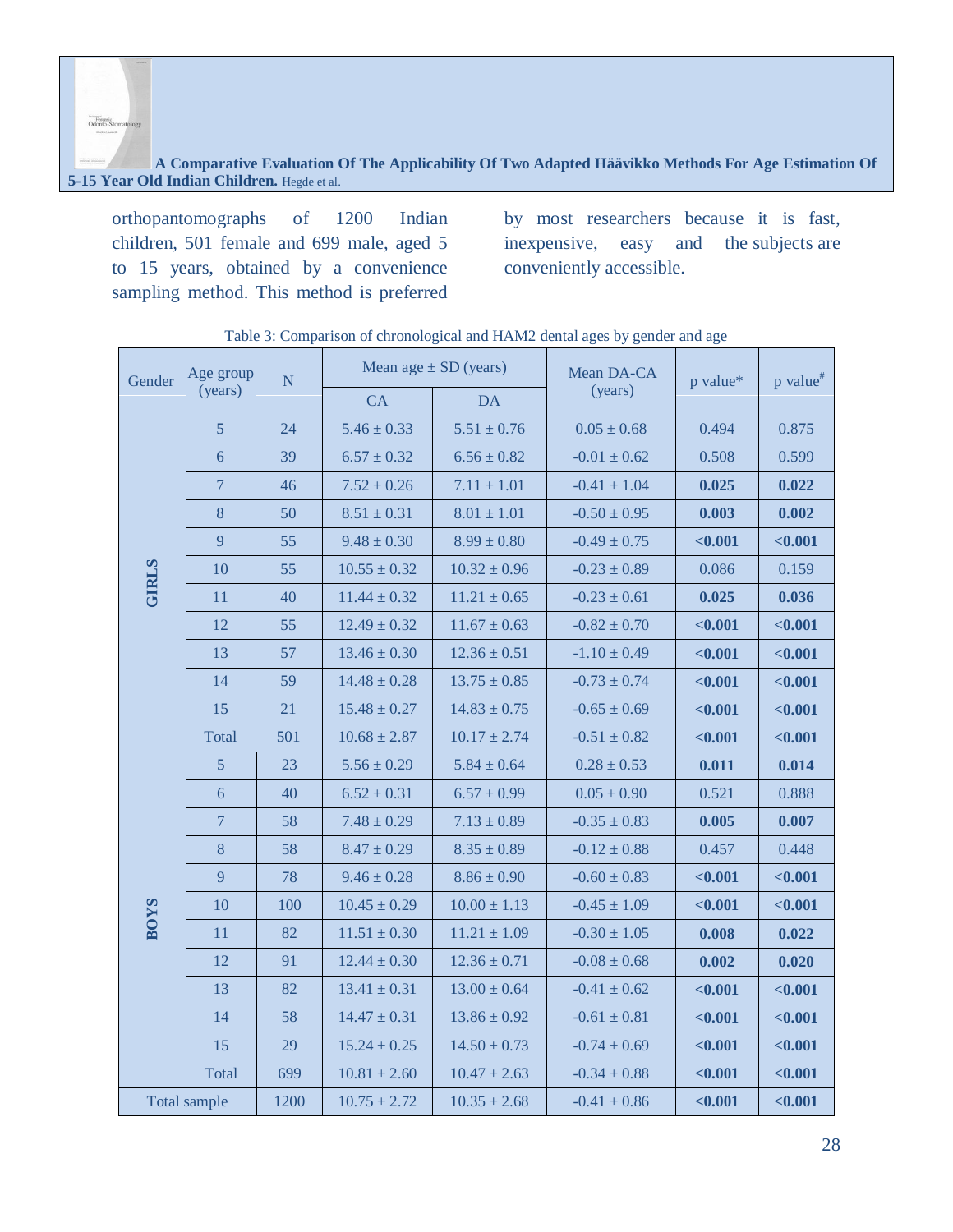#### **A Comparative Evaluation Of The Applicability Of Two Adapted Häävikko Methods For Age Estimation Of 5-15 Year Old Indian Children.** Hegde et al.

| Table 4. India-include comparison between genuers of mean DA-CA |     |                                |         |                                |         |  |  |  |
|-----------------------------------------------------------------|-----|--------------------------------|---------|--------------------------------|---------|--|--|--|
|                                                                 |     | HAM1                           |         | HAM <sub>2</sub>               |         |  |  |  |
| Gender                                                          | N   | Mean $DA-CA \pm SD$<br>(years) | p value | Mean $DA-CA \pm SD$<br>(years) | p value |  |  |  |
| <b>Girls</b>                                                    | 501 | $-0.29 \pm 0.83$               | 0.012   | $-0.51 \pm 0.82$               | < 0.001 |  |  |  |
| <b>Boys</b>                                                     | 699 | $-0.17 \pm 0.80$               |         | $-0.34 \pm 0.88$               |         |  |  |  |

| Table 4: Intra-method comparison between genders of mean DA-CA |  |  |  |
|----------------------------------------------------------------|--|--|--|
|                                                                |  |  |  |

*Independent t-test; p≤ 0.05 = significant*

#### Table 5: Inter-method comparison of mean DA-CA by gender and age group

|                | Girls |                  |                             |          |                        |     | <b>Boys</b>      |                             |          |                        |  |
|----------------|-------|------------------|-----------------------------|----------|------------------------|-----|------------------|-----------------------------|----------|------------------------|--|
| Age<br>group   | N     |                  | Mean DA-CA $\pm$ SD (years) |          | $p$ value <sup>#</sup> | N   |                  | Mean DA-CA $\pm$ SD (years) |          | $p$ value <sup>#</sup> |  |
|                |       | HAM1             | HAM <sub>2</sub>            | p value* |                        |     | HAM1             | HAM <sub>2</sub>            | p value* |                        |  |
| $\overline{5}$ | 24    | $-0.03 \pm 0.65$ | $0.05 \pm 0.68$             | 0.412    | 0.250                  | 23  | $0.04 \pm 0.53$  | $0.28 \pm 0.53$             | < 0.001  | < 0.001                |  |
| 6              | 39    | $-0.20 \pm 0.49$ | $-0.01 \pm 0.62$            | 0.020    | 0.002                  | 40  | $-0.40 \pm 0.61$ | $0.05 \pm 0.90$             | 0.002    | $0.001$                |  |
| $\overline{7}$ | 46    | $-0.39 \pm 0.87$ | $-0.41 \pm 1.04$            | 0.642    | 0.566                  | 58  | $-0.30 \pm 0.74$ | $-0.35 \pm 0.83$            | 0.922    | 0.023                  |  |
| 8              | 50    | $-0.09 \pm 0.73$ | $-0.50 \pm 0.95$            | 0.029    | 0.333                  | 58  | $-0.15 \pm 0.77$ | $-0.12 \pm 0.88$            | 0.497    | 0.014                  |  |
| 9              | 55    | $-0.21 \pm 0.81$ | $-0.49 \pm 0.75$            | 0.016    | 0.235                  | 78  | $-0.16 \pm 0.91$ | $-0.60 \pm 0.83$            | < 0.001  | 0.121                  |  |
| 10             | 55    | $-0.51 \pm 0.78$ | $-0.23 \pm 0.89$            | 0.391    | 0.121                  | 100 | $-0.15 \pm 0.87$ | $-0.45 \pm 1.09$            | 0.013    | 0.281                  |  |
| 11             | 40    | $-0.64 \pm 0.91$ | $-0.23 \pm 0.61$            | 0.487    | 0.196                  | 82  | $-0.61 \pm 0.53$ | $-0.30 \pm 1.05$            | 0.312    | 0.189                  |  |
| 12             | 55    | $-0.49 \pm 0.83$ | $-0.82 \pm 0.70$            | 0.069    | 0.166                  | 91  | $-0.57 \pm 0.76$ | $-0.08 \pm 0.68$            | 0.358    | 0.075                  |  |
| 13             | 57    | $-0.24 \pm 1.04$ | $-1.10 \pm 0.49$            | < 0.001  | < 0.001                | 82  | $0.36 \pm 0.68$  | $-0.41 \pm 0.62$            | < 0.001  | $0.001$                |  |
| 14             | 59    | $0.01 \pm 0.83$  | $-0.73 \pm 0.74$            | < 0.001  | < 0.001                | 58  | $0.36 \pm 0.62$  | $-0.61 \pm 0.81$            | < 0.001  | $0.001$                |  |
| 15             | 21    | $-0.48 \pm 0.71$ | $-0.65 \pm 0.69$            | < 0.001  | < 0.001                | 29  | $0.06 \pm 0.70$  | $-0.74 \pm 0.69$            | < 0.001  | < 0.001                |  |
| Total          | 501   | $-0.29 \pm 0.83$ | $-0.51 \pm 0.82$            | < 0.001  | < 0.001                | 699 | $-0.17 \pm 0.80$ | $-0.34 \pm 0.88$            | $0.001$  | < 0.001                |  |

*\*Paired t test, #Wilcoxon Signed Rank test: p ≤ 0.05 = significant*

|  | Table 6: Correlation between chronological and dental ages by method |  |  |
|--|----------------------------------------------------------------------|--|--|
|  |                                                                      |  |  |

| Method           | p values | Females | <b>Males</b>                                                                               | Total sample |
|------------------|----------|---------|--------------------------------------------------------------------------------------------|--------------|
| HAM1             | r value  | 0.962   | 0.959                                                                                      | 0.961        |
|                  | p value  | < 0.001 | < 0.001<br>< 0.001<br>0.851<br>0.853<br>0.855<br>$-0.001$<br>$\epsilon$ $0.001$<br>< 0.001 |              |
| HAM <sub>2</sub> | r value  |         |                                                                                            |              |
|                  | p value  |         |                                                                                            |              |

*Spearman's rank correlation coefficient: r = Spearman's rho, p = significant*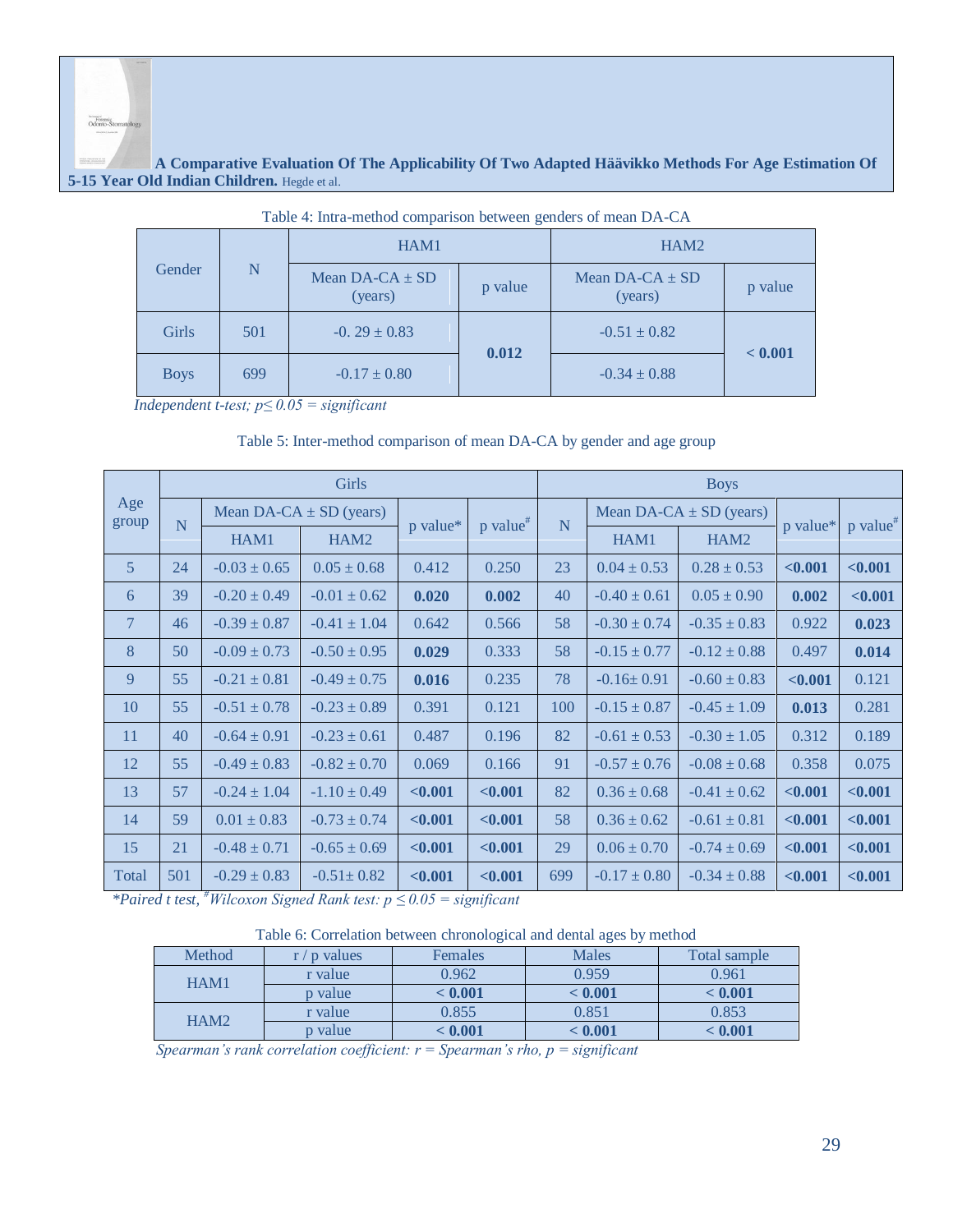Portensic<br>Odonto-Ste

#### **A Comparative Evaluation Of The Applicability Of Two Adapted Häävikko Methods For Age Estimation Of 5-15 Year Old Indian Children.** Hegde et al.

|             |      | HAM1                           |                               | HAM <sub>2</sub>                                                            |      | HAM 1 vs 2      |                   |                                                 |                               |         |
|-------------|------|--------------------------------|-------------------------------|-----------------------------------------------------------------------------|------|-----------------|-------------------|-------------------------------------------------|-------------------------------|---------|
| Gender      | N    | Mean DA-CA<br>$\pm$ SD (years) | Absolute<br><b>Difference</b> | Mean DA-CA Absolute $I - II \pm SD$ Absolute<br>$\pm$ SD (years) difference |      | (years)         | <b>Difference</b> | 95% CI                                          | p value* p value <sup>*</sup> |         |
| Girls       | 501  | $-0.29 \pm 0.83$               | 0.67                          | $-0.51 \pm 0.82$                                                            | 0.79 | $0.22 \pm 1.09$ | 0.81              | $0.303$ to $-0.111$ <0.001                      |                               | < 0.001 |
| <b>Boys</b> | 699  | $-0.17 \pm 0.80$               | 0.68                          | $-0.34\pm0.88$                                                              | 0.76 | $0.16 \pm 1.14$ | 0.86              | $\left  -0.427 \right $ to 0.144 0.330          |                               | < 0.001 |
| Total       | 1200 | $-0.22 \pm 0.82$<br>#--- -     | 0.71                          | $-0.41 \pm 0.86$                                                            | 0.77 | $0.18 \pm 1.12$ | 0.84              | $\left  -0.391 \text{ to } 0.053 \right  0.135$ |                               | < 0.001 |

Table 7: Comparison of accuracy of HAM1 and HAM2 methods

*\*Paired t test, #Wilcoxon Signed Rank test; p≤ 0.05 = significant*

Unlike the developing maxillary permanent teeth whose radiographic views are often obstructed by bony structures of the maxilla, the teeth of the mandible are quite clearly visible in an some previous OPG. Hence, only the mandibular teeth were evaluated in the present study unlike some previous studies.<sup>6,9</sup> Against the background that it is already well-established that a very high degree of symmetry exists between the teeth of the left and right sides,  $6,9,23$  only the seven mandibular teeth of the left quadrant were assessed. Third molar tooth germs were excluded from assessment because of the high degree of variability observed in third molar genesis and development. $^{24,25}$ 

Whilst assessing dental age, it is important to consider the proximity of the estimated age to the actual or chronological age as well as the reproducibility of the age estimation method. In the present study, agreements between and within examiners for Häävikko's method of dental staging were obtained in percentages and measured by Cohen's kappa coefficient. This

coefficient is a more robust measure rather than a simple percent agreement calculation, taking into account the agreement occurring by chance.<sup>26</sup> Kappa values for inter- and intra-examiner agreements in the present study were 0.81 and 0.90, respectively. Other studies have reported similar values of  $0.84^{19}$  and  $0.95^{16}$  and  $0.85^{15}$  and  $0.90^{19}$  for inter- and intra-examiner agreements, respectively.

Studies testing Häävikko's method have reported over-estimations of mean age by  $+0.5$  (m) and  $+1.0$  (f) years<sup>12</sup> and by  $+0.50$ (m) and  $+$  0.50 (f) years<sup>13</sup> in Croatian children, and under estimations by -0.94 (m) and  $-1.59$  (f) years,  $^{18}$   $-0.60$  (m) and  $-0.80$  (f) years,  $^{14}$  -0.56 (m) and -0.79 (f) years,  $^{17}$  -0.09 (m) and -0.23 (f) years<sup>15</sup> and -0.29 (m) and -0.41 (f) years<sup>16</sup> in Malay,<sup>18</sup> Turkish,<sup>14</sup> British Caucasian and Bangladeshi,<sup>17</sup><br>Bosnian-Herzegovian<sup>15</sup> and Italian<sup>16</sup> Bosnian-Herzegovian<sup>15</sup> and children, respectively. Mean over- and under-estimations of  $+0.07$  (m) and  $-0.19$ (f) years, respectively, have been reported in  $Chinese^{19}$  children.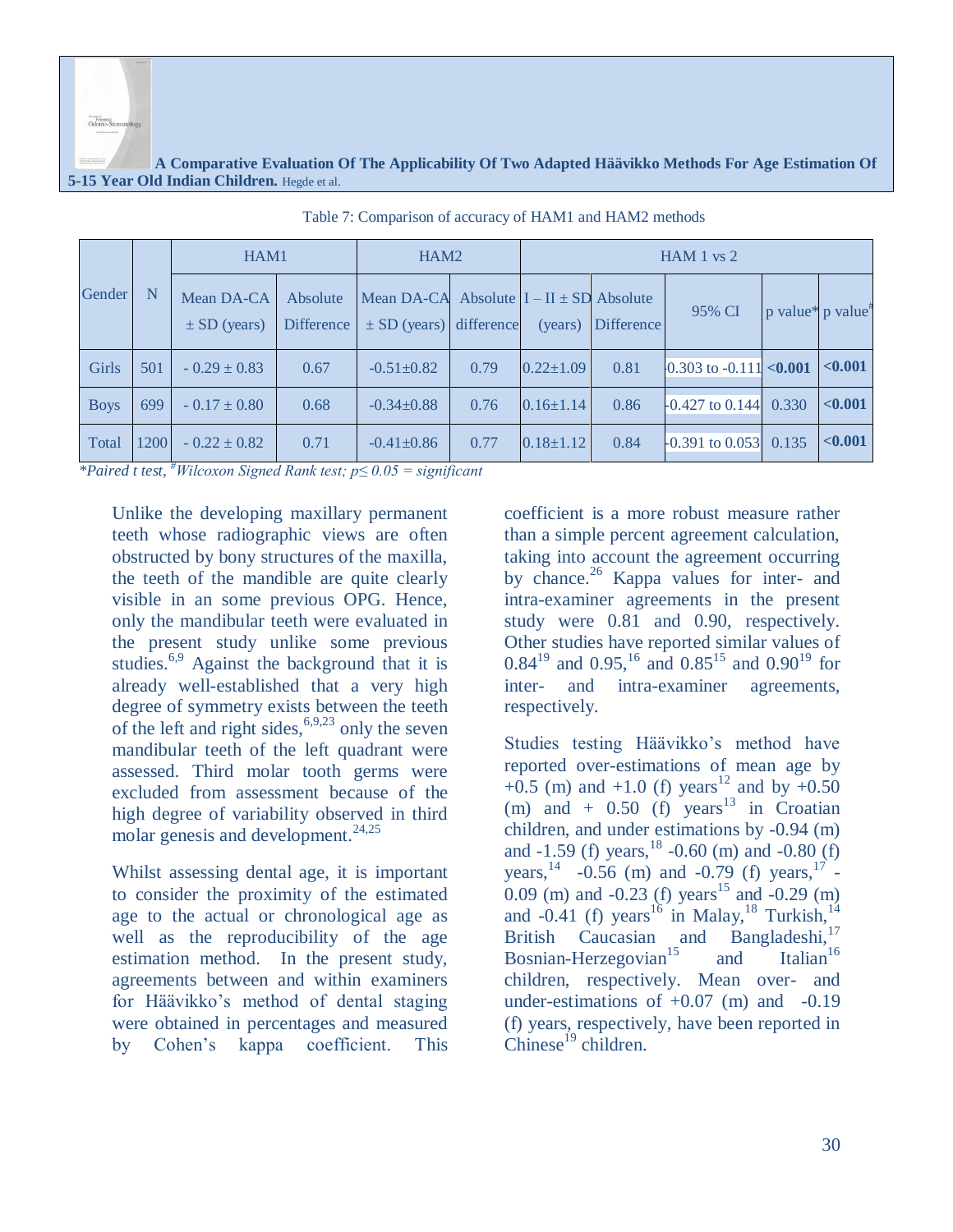

Studies on Indian populations have reported mean over-estimations of +0.04  $(m)$  and  $+0.03$  (f) years<sup>20</sup> and underestimations of  $-1.78$  (m) and  $-2.12$  (f) years<sup>21</sup> and -2.84 (m) and -2.96 (f) years.<sup>22</sup> Two of these studies had very small sample sizes of  $75$  and  $102$ .<sup>20,21</sup> In the present study, under-estimations of age by -0.17 (m) and -0.29 (f) years were obtained with the seven-teeth method, with significantly higher under-estimations in girls compared to boys. With the fourteeth method, under-estimations of age by  $-0.34$  (m) and  $-0.51$  (f) years were

obtained, the under-estimations again being significantly higher in girls than in boys. This gender difference has been attributed to the faster biological and dental maturation in girls, which leads to a higher dental compared to chronological age.<sup>27</sup> However, some other studies<sup>28,29</sup> have reported a higher dental age compared to chronological age in boys than in girls.

In the present study, while strong linear correlations between CA and DA were observed for both methods, the seven-teeth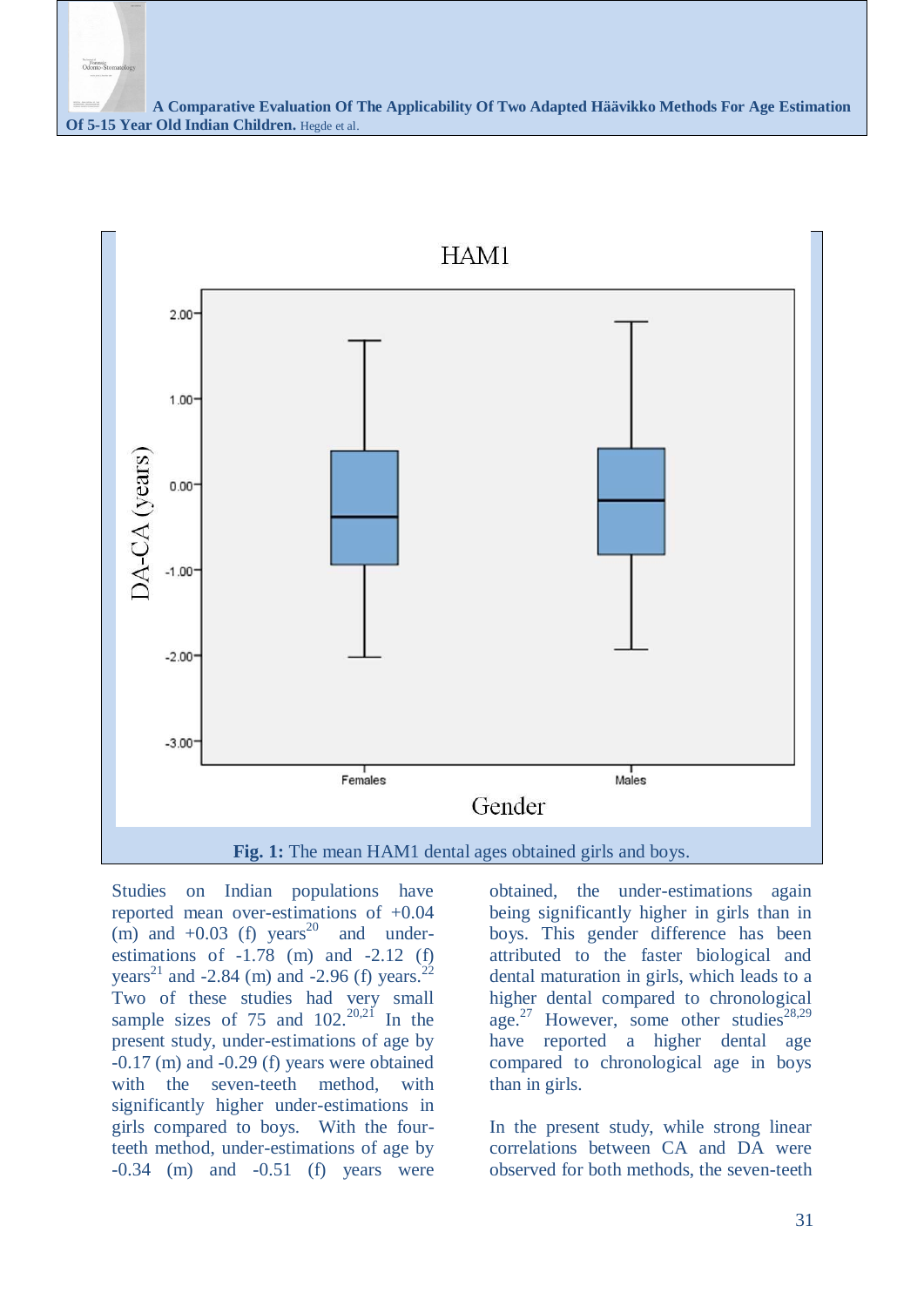method was more accurate in age estimation than the four-teeth method in girls, boys as well as in the total sample. This would indicate that the accuracy of a method increases when more teeth are examined. However, the accuracy or precision of an age estimating method is also affected by the quality of the reference material (sample), reliability of the method and biological variability in

Colonto-3

dental development.<sup>12,30</sup> Hence, it is important to accept that no age estimation method can predict the exact age of every individual. While differences between chronological and estimated ages of upto 12 months can be considered to be within normal standards, $31$  smaller intervals are desirable. $32$  In the present study, mean prediction errors ranged from 2.04 to 6.12 months with both methods.



#### *CONCLUSIONS*

From the results of the present study, it could be concluded that Häävikko's seventeeth and four-teeth methods underestimated the age of the population

studied. While both methods could be used for age estimation of the present population, the former was the more accurate of the two.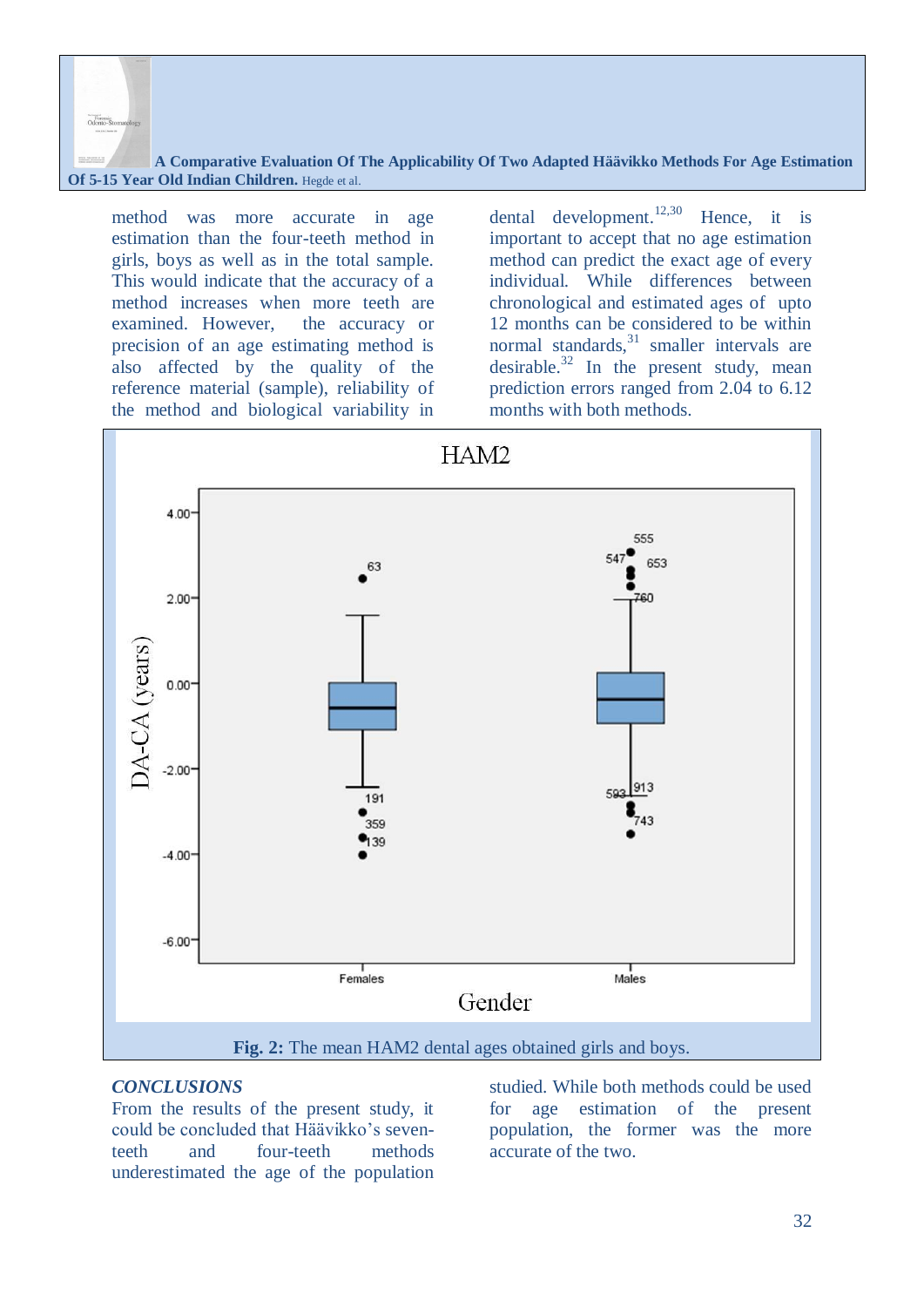**A Comparative Evaluation Of The Applicability Of Two Adapted Häävikko Methods For Age Estimation Of 5-15 Year Old Indian Children.** Hegde et al.

#### *ACKNOWLEDGEMENTS*

Prof. Prashant Nahar, Dept. of Oral Medicine and Radiology, Pacific Dental

College and Hospital, Udaipur, India for providing OPGs.

#### *REFERENCES*

.

- 1. Schour I, Hoffman M. Experimental demonstration of the daily apposition of 16 micra of enamel and dentin in growing mammalian teeth. J Dent Res. 1935 Jun-Jul;15(3):161-2.
- 2. Demirjian A, Buschang P, Tanguay R, Patterson DK. Interrelationships among measures of somatic, skeletal, dental, and sexual maturity. Am J Orthod. 1985 Nov;88(5):433-8.
- 3. Willems G, Van Olmen A, Spiessens B, Carels C. Dental age estimation in Belgian children: Demirjian's technique revisited. J Forensic Sci. 2001 Jul;46(4): 893-5.
- 4. Liversidge H, Molleson T. Variation in crown and root formation and eruption of human deciduous teeth. Am J Phys Anthropol. 2004 Feb;123(2):172-80.
- 5. Moorrees CFA, Kent RL Jr. Interrelationships in the timing of root formation and tooth emergence. Proc Finn Dent Soc. 1981;77(1-3):113-7.
- 6. Demirjian A, Goldstein H, Tanner JM. A new system of dental age assessment. Hum Biol. 1973 May;45(2): 211- 27.
- 7. Hunt EE Jr, Gleiser I. The estimation of age and sex of preadolescent children from bones and teeth. Am J Phys Anthropol. 1955 Sep;13(3):479-87.
- 8. Moorrees CFA, Fanning EA, Hunt EE Jr. Age variation of formation stages for ten permanent teeth. J Dent Res. 1963 Nov-Dec;42(6):1490-502.
- 9. Nolla CM. The development of the permanent teeth. J Dent Child. 1960;27:254-66.
- 10. Häävikko K. The formation and the alveolar and clinical eruption of the permanent teeth. An orthopantomographic study. Suom Hammaslaak Toim. 1970;66(3):103-70.
- 11. Häävikko K. Tooth formation age estimated on a few selected teeth. A simple method for clinical use. Proc Finn Dent Soc. 1974 Feb;70(1):15-9.
- 12. Bagić IČ, Sever N, Brkić H, Kern J. Dental age estimation in children using orthopantomograms. Acta Stomatol Croat. 2008;42(1):11-8.
- 13. Borčić I, Petrovečki M, Brkić H. Studies of two different methods for dental age estimation in Croatian children. Acta Stomatol Croat. 2006;40(2):135-41.
- 14. Kırzıoğlu Z, Ceyhan D. Accuracy of different dental age estimation methods on Turkish children. Forensic Sci Int. 2012 Mar 10;216(1-3):61-7. doi: 10.1016/j.forsciint.2011.08.018. Epub 2011 Sep 21
- 15. Galić I, Vodanović M, Cameriere R, Nakaš E, Galić E, Selimović E, et al. Accuracy of Cameriere, Häävikko, and Willems radiographic methods on age estimation on Bosnian–Herzegovian children age groups 6–13. Int J Legal Med. 2011 Mar;125(2):315-21. doi: 10.1007/s00414-010-0515-8. Epub 2010 Sep 29.
- 16. Butti AC, Clivio A, Ferraroni M, Spada E, Testa A, Salvato A. Häävikko's method to assess dental age in Italian children. Eur J Orthod. 2009 Apr;31(2):150-5. doi: 10.1093/ejo/cjn081. Epub 2008 Dec 5.
- 17. Maber M, Liversidge H, Hector MP. Accuracy of age estimation of radiographic methods using developing teeth. Forensic Sci Int. 2006 May 15;159 Suppl 1:S68-73. Epub 2006 Mar 14
- 18. Kumaresan R, Cugati N, Chandrasekaran B, Karthikeyan P. Reliability and validity of five radiographic dental-age estimation methods in a population of Malaysian children. J Investig Clin Dent. 2016 Feb;7(1):102-9. doi: 10.1111/jicd. 12116. Epub 2014 Jul 22.
- 19. Wang Y, Huang S, Liu H. Use of Häävikko's method to assess dental age in Chinese children. Community Dent Health. 2011 Jun;28(2):160-4.
- 20. Rai B, Anand SC. Tooth developments: An accuracy of age estimation of radiographic methods. World J Med Sci. 2006;1(2):130-2.
- 21. Patnana AK, Vabbalareddy RS, Vanga NRV. Evaluating the reliability of three different dental age estimation methods in Visakhapatnam children. Int J Clin Pediatr Dent. 2014 Sep-Dec;7(3):186-91. doi: 10.5005/jp-journals-10005-1262. Epub 2015 Feb 9.
- 22. Mohammed RB, Sanghvi P, Perumalla KK, Srinivasaraju D, Srinivas J, Kalyan US*, et al.* Accuracy of four dental age estimation methods in southern Indian children. J Clin Diagn Res. 2015 Jan;9(1):HC01-8. Available from http://www.jcdr.net/ReadXMLFile.aspx?id=5495.
- 23. Pinney LC. Calcification and development of mandibular teeth. In :thesis, Ann Arbor, University of Michigan; 1939: 59 p.
- 24. Nanda RS. Agenesis of the third molar in man. Am J Orthod. 1954;40(9):698-706.
- 25. Hellman M. Our third molar teeth, their eruption, presence and absence. Dent Cosmos. 1936;78:750.
- 26. Landis JR, Koch GG. The measurement of observer agreement for categorical data. Biometrics. 1977 Mar; 33(1): 159-74.